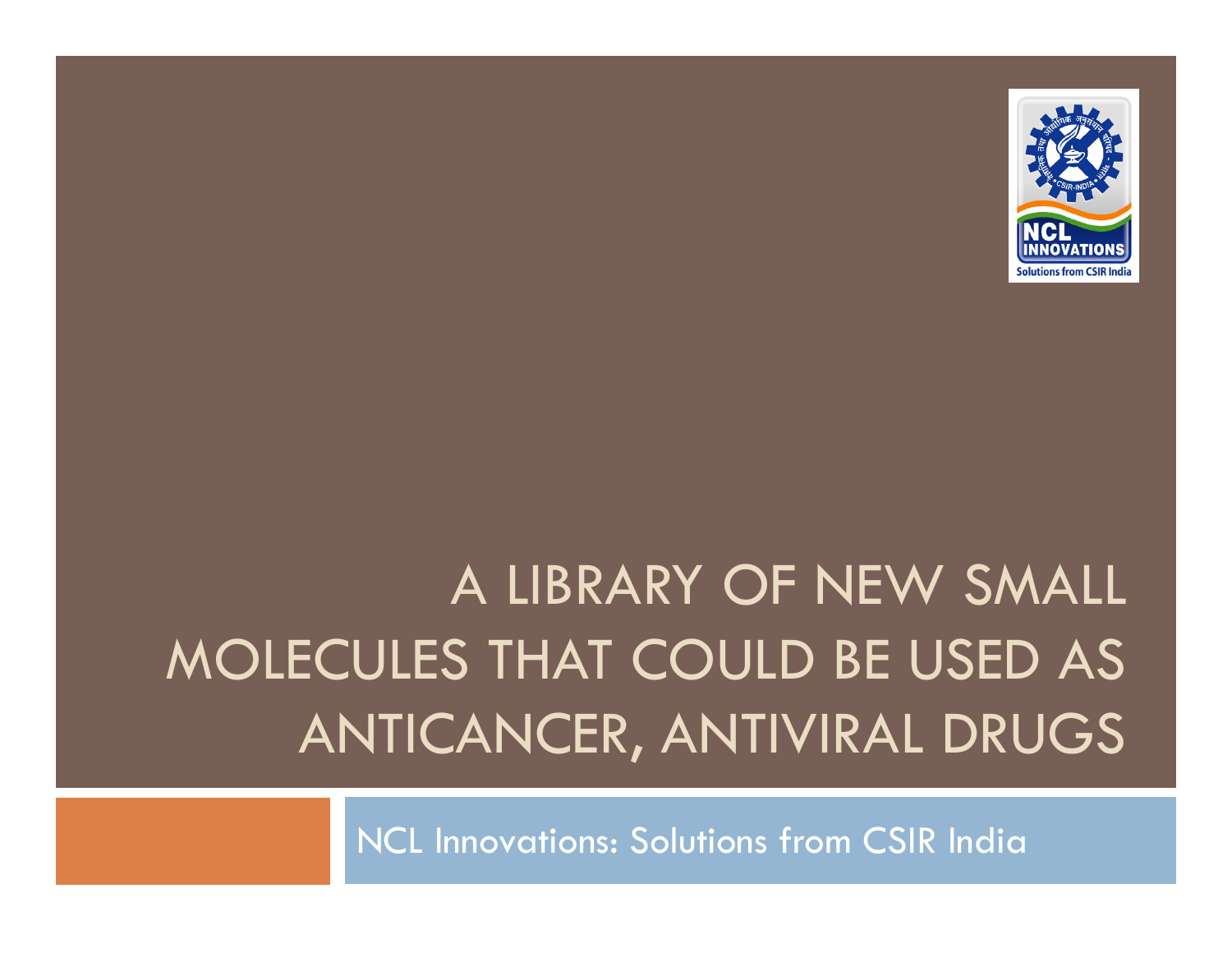## **Technology**

b

 $\Box$ 

□

**anticance**

**Dur technology** 

**ur technol**

**Nucleosides as antiviral,** 

**es as an**

- Nucleosides are compounds containing a purine or pyrimidine base linked to a sugar. Several nucleoside analogues are used as antiviral or as anticancer agents
- Modification of sugar backbone in nucleosides and having access to collections of distinctive small molecules by modifying the sugar backbone is important for Modification of sugar backbone in nucleosides and having a distinctive small molecules by modifying the sugar backbone identifying new therapeutic candidates for various diseases.<br>Recent strategy involves spiroannulation o Modification of sugar backbone in nucleosides and having a<br>distinctive small molecules by modifying the sugar backbone<br>identifying new therapeutic candidates for various diseases.
- Recent strategy involves spiroannulation of the sugar backbone resulting in modified nucleosides. Current schemes follow "one scheme one nucleoside" approach – which is  $\overline{z}$   $\overline{z}$   $\vert$  very limiting as each modification has to done separately The dentitying new therapeutic candidates for various disease.<br> **ucleosides** Recent strategy involves spiroannulation of the sugar backket<br>
mucleosides. Current schemes follow "one scheme one nucle-<br>
very limiting as each
	- $\Box$  Our technology provides a strategy that allows to synthesize modified nucleosides (spironucleosides) with enormous flexibility to modulate the substituents and properties of the resulting compounds.
	- $\Box$  The provision to manipulate the substrate flexibility at the final/penultimate steps – allows this approach to yield a small library of modified nucleosides without synthesizing every compound from the beginning.

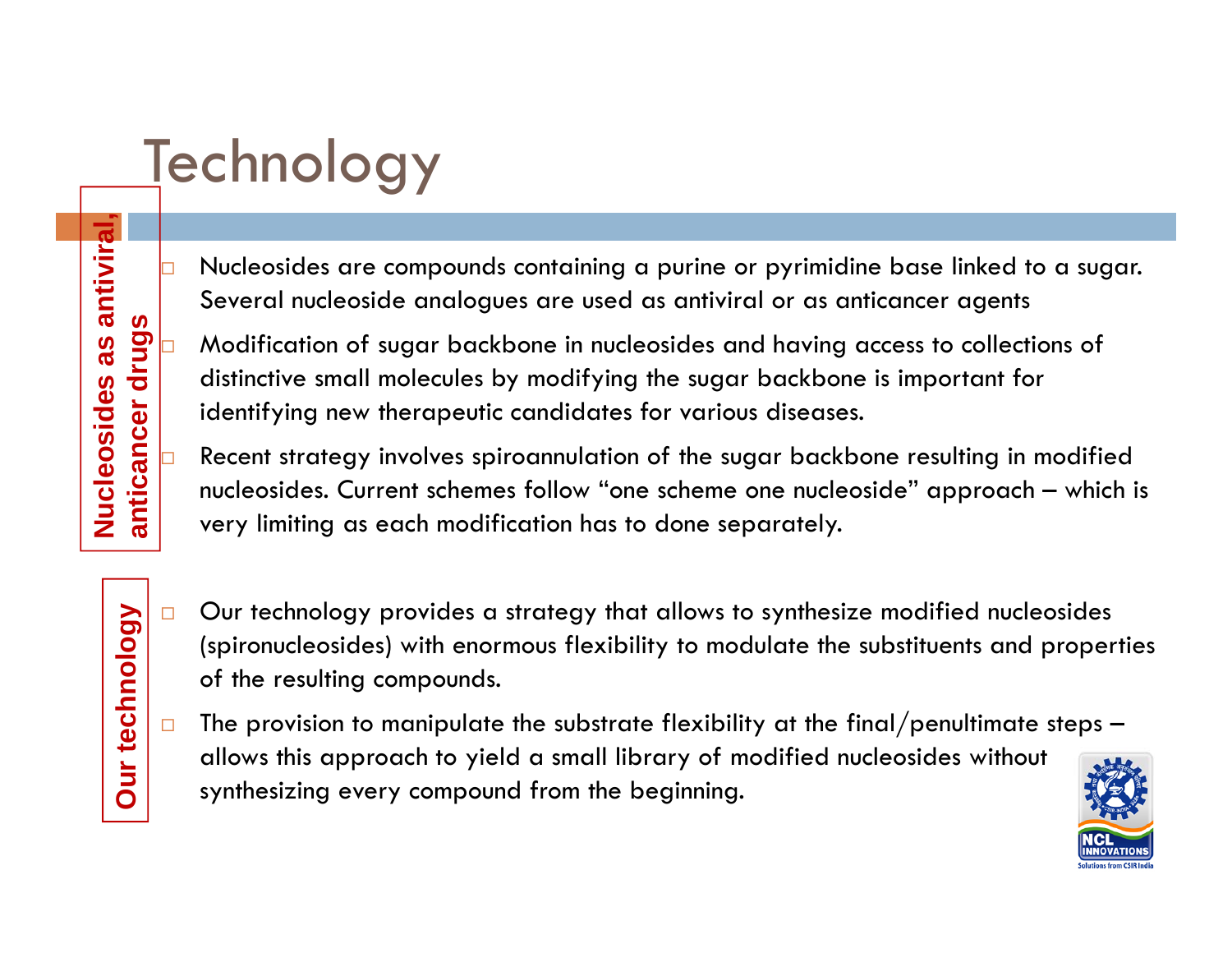## **Applications**

 $\Box$ Drug discovery

**Developing therapeutics for various diseases** 

- **Q** Genetic disorders and infections
- **n** Anti viral and anti cancer agents
- $\Box$ Chemical genetics
- $\Box$  Identifying new drug candidates

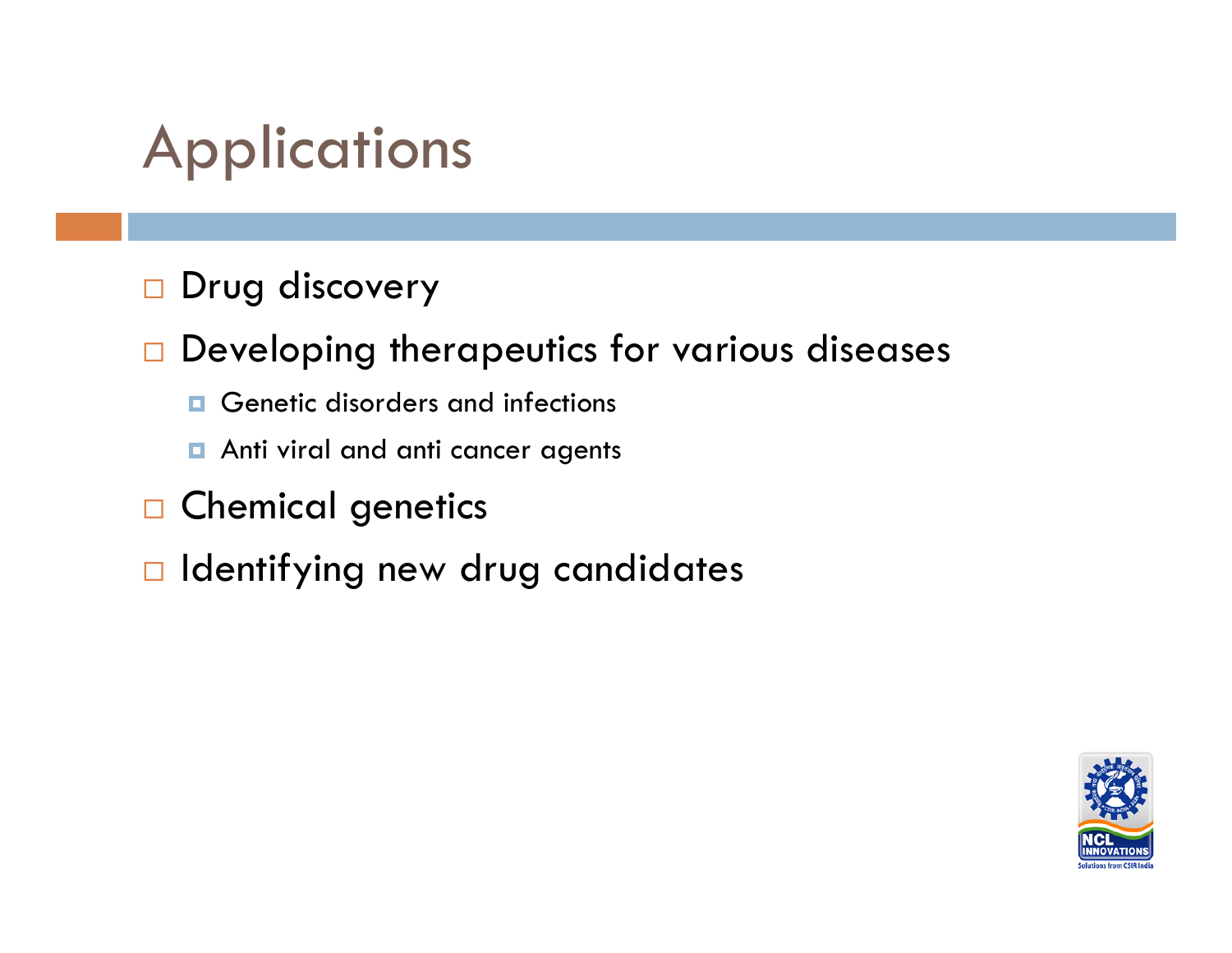#### Market Potential

- $\Box$  There are large R&D efforts underway worldwide to identify suitable anti-cancer and ant-viral drugs/agents
- $\Box$  The global cancer therapeutics market is relying heavily of new drug development and is expected to reach \$60.6 billion in 2011\*
- $\Box$  The antiviral drug market for 2008 was valued to have been at \$20 billion\*\*

\* http://www.frost.com/prod/servlet/report-toc.paq?repid=F404-01-00-00-00 (viewed 22/05/11)

\*\*www.leaddiscovery.co.uk/reports/1295/Global\_Antivirals\_Market\_Analysis\_Forecasts\_20082023\_Global\_Antivirals\_Market\_Analysis\_Foreca sts\_20082023elease/3608/cancer\_therapeutics\_market\_to\_reach\_59\_7\_billion\_reveals\_kalorama\_study.html (viewed 27/05/11)

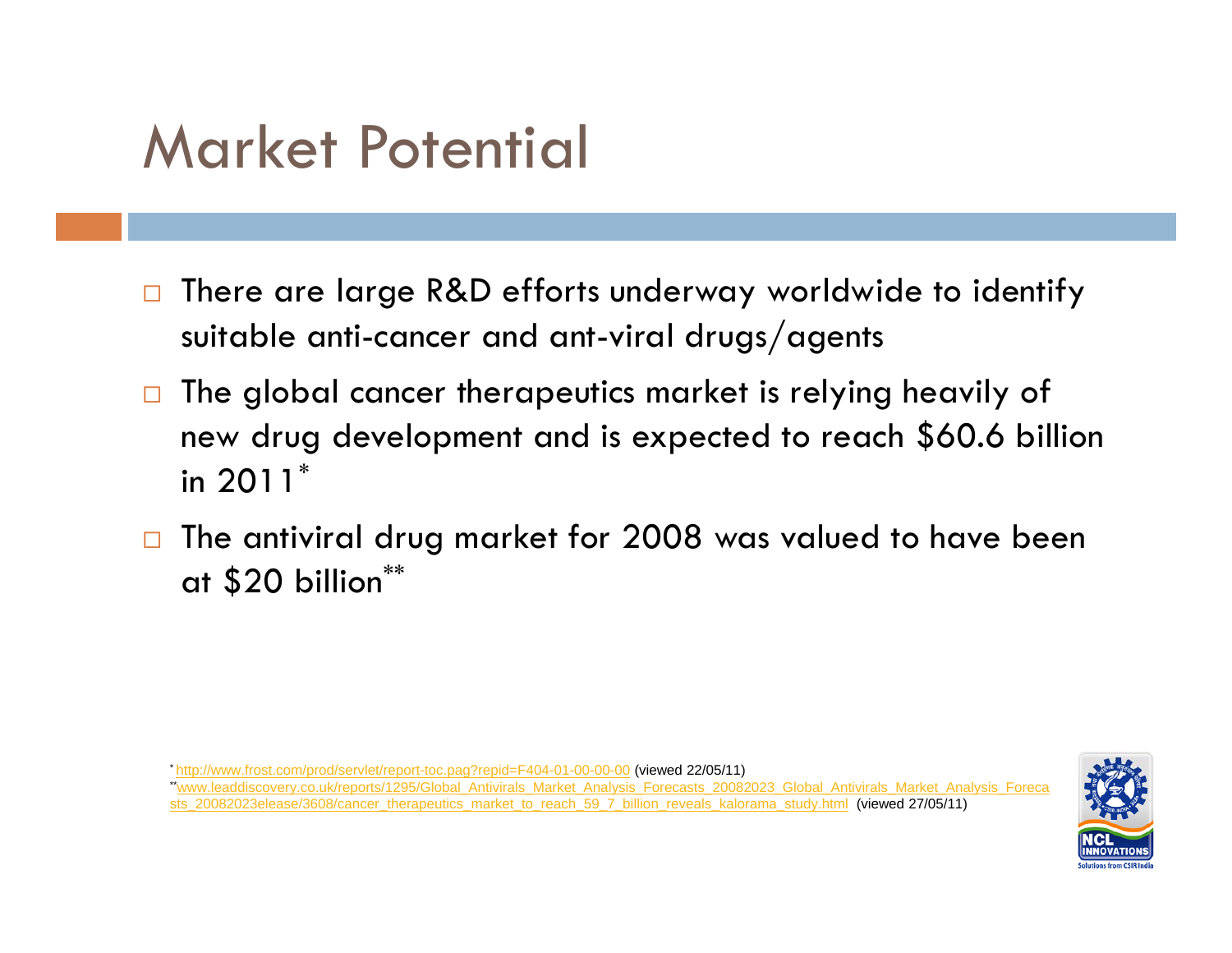#### Value

- $\Box$ Flexible process that allows to create a small library of modified nucleosides without undergoing cumbersome processes of synthesizing every molecule from scratch
	- **D** These libraries of compounds can be used to identify potential drugs, and also significantly reduced development time and effots
- $\Box$ Good yield in the presence of the recommended catalysts
- $\Box$  The cycloaddition process used here is of high synthetic efficiency
- $\Box$ Easy and flexible penultimate bicycloannulation step involved

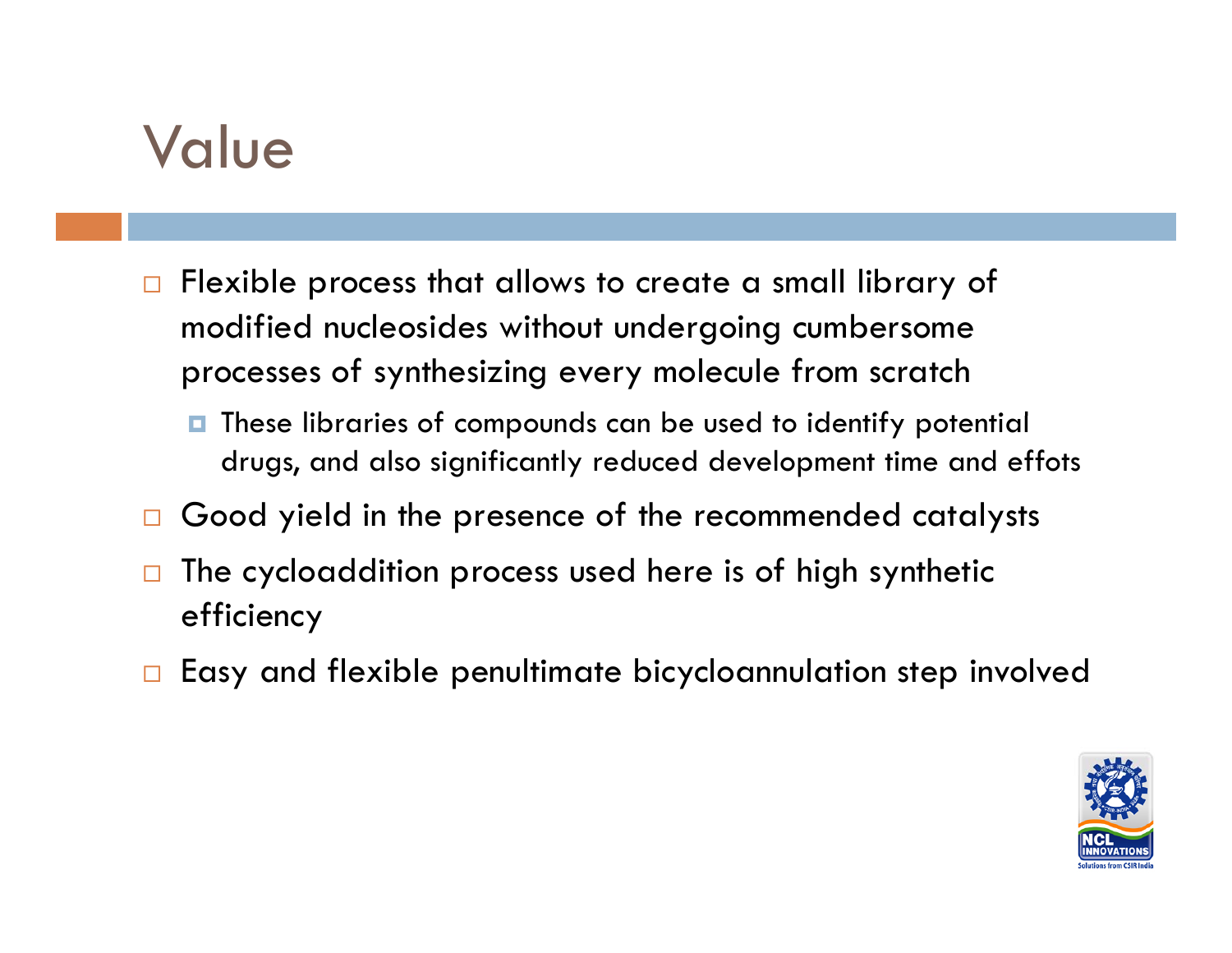## **Technology Status, IP Status**

- **Q** Patent application filed
- **Q** Demonstrated at lab level
- □ Ready to be licensed

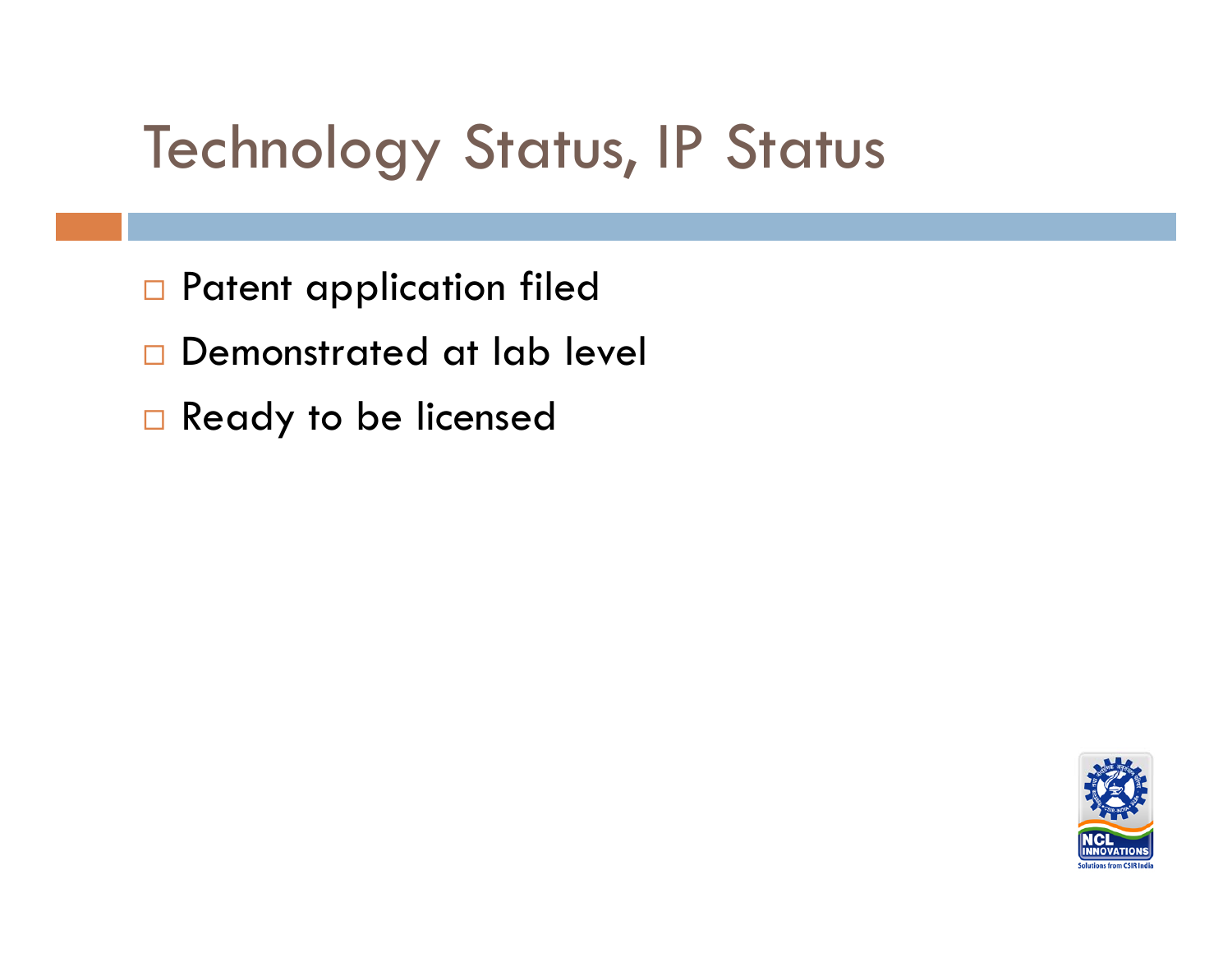### Links & References

- $\Box$  Schreiber, S. L. (2009) Molecular diversity by design, Nature- News and Views, Vol. 457. Pg: 153- 154.
- $\Box$  Micklefield, J. (2001)Backbone Modification of Nucleic Acids: Synthesis, Structure and Therapeutic Applications, Current Medicinal Chemistry, 8, 1157-1179
- $\Box$  Ramana, C.V. et al. (2011)Target cum Flexibility: an alkyne [2+2+2] cyclotrimerization strategy for synthesis of trinem libaray, Tetrahedron Letters, Vol 52 (1), Pg 38-41.

#### **Contact Info:**

#### **Dr. Magesh N.**

Scientist, NCL Innovations National Chemical Laboratory Pune - 411008Phone: +91-20-2590-2982Fax: +91-20-2590-2983 Email: m(dot)nandagopal(at)ncl(dot)res(dot)in